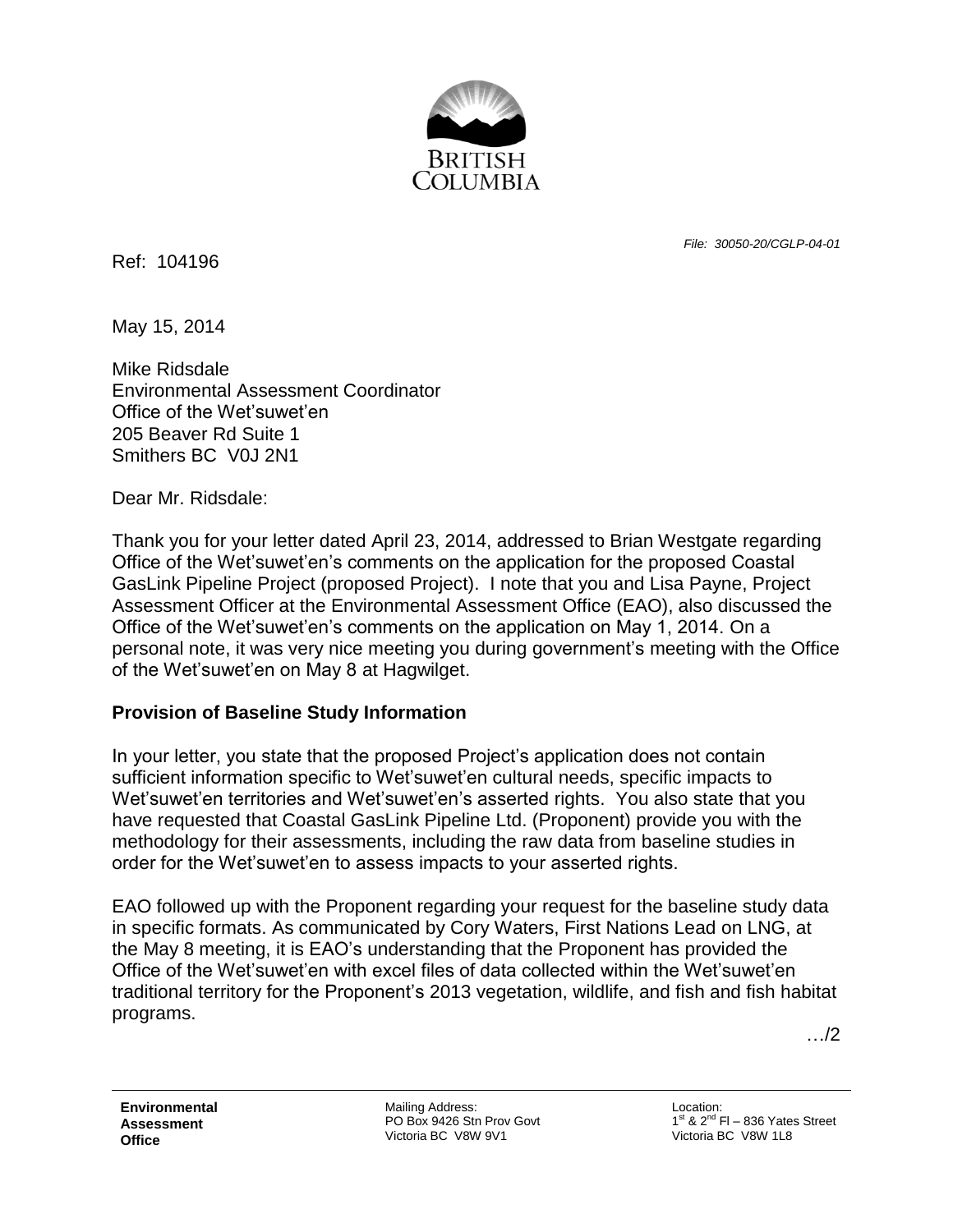The Proponent also indicated that they provided pdf files of their stream crossing data sheets for watercourses crossed within the Wet'suwet'en's traditional territory that were surveyed in 2013. Please let EAO know if you require more information, or information in different formats than that which has been provided to you.

EAO is interested to receive information on how the proposed Project may affect the Office of the Wet'suwet'en's asserted rights in the vicinity of the proposed Project. I hope that with the provision of the above-noted files, the Office of the Wet'suwet'en will be able to provide EAO with the Office of the Wet'suwet'en's concerns regarding the proposed Project. EAO looks forward to the Office of the Wet'suwet'en's participation at the upcoming working group meetings for the proposed Project, scheduled over the upcoming two weeks.

## **Synchronous Permitting**

The Office of the Wet'suwet'en has expressed concerns with synchronous permitting and that activities authorized under the *Oil and Gas Activities Act* may take place on the land base before an EA Certificate decision is made. I understand that the Oil and Gas Commission (OGC) has provided information through a letter sent on April 29, 2014 on issues related to investigative use permits and synchronous permitting for the construction and operation of pipelines. Additionally, the OGC is seeking to meet to further discuss permitting activities in Office of the Wet'suwet'en territory. If you have any questions or concerns related to synchronous permitting or permitting level activities, please contact Amy Avila at [Amy.Avila@bcogc.ca](mailto:Amy.Avila@bcogc.ca) or (250) 419-4479.

In addition to the Office of the Wet'suwet'en sections in the Application, EAO has also prepared a table to help you refer to relevant sections of the Application that speak to concerns raised by the Office of the Wet'suwet'en during pre-application. I enclose that table for your convenience, in the hope that it helps with your review of the Project's impacts on Wet'suwet'en interests. We also look forward to meeting with the Hereditary Chiefs of your Office, at your earliest convenience, as was committed on May 8, 2014.